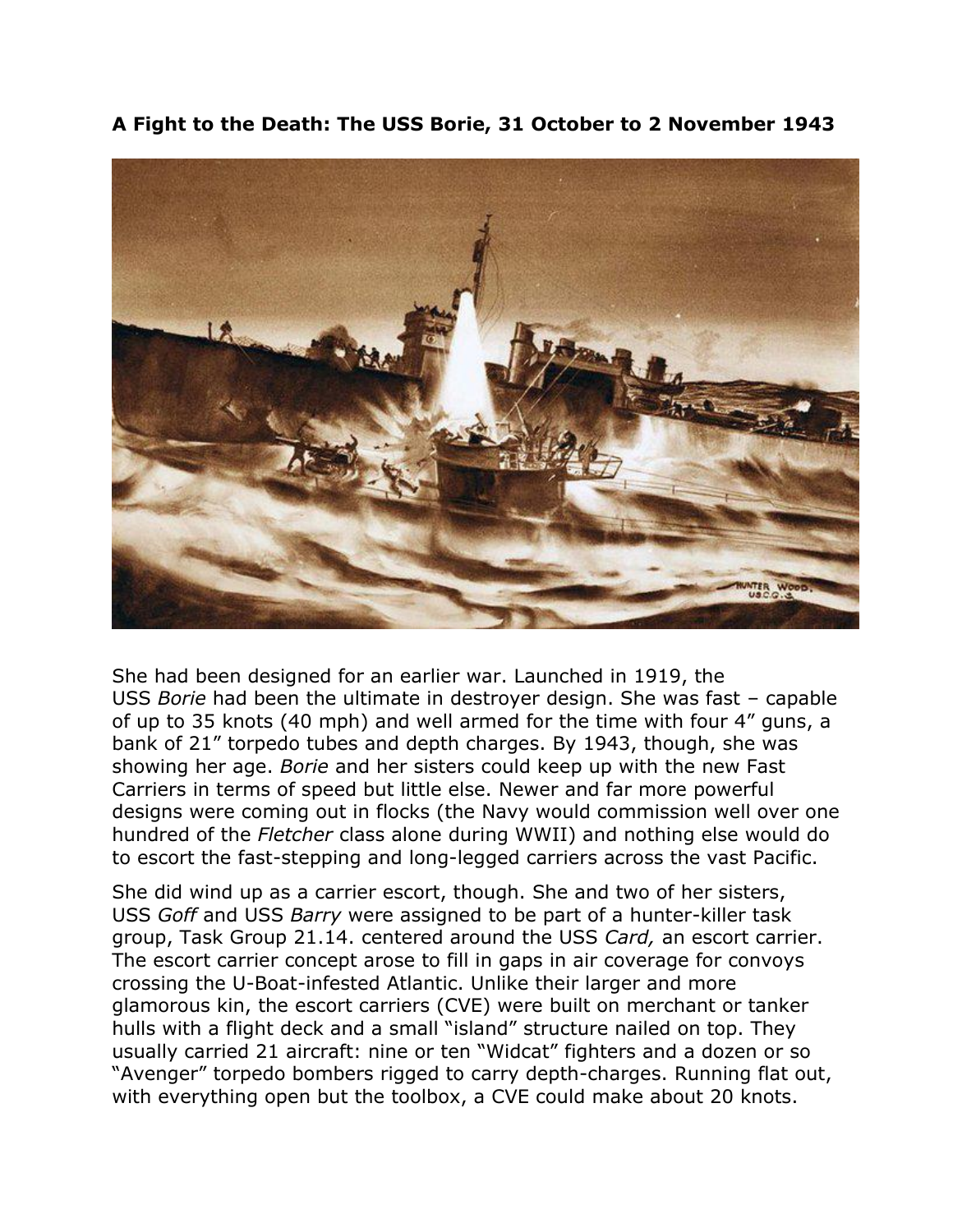Since most convoys plodded along at less than 15 knots this was sufficient.

As more and more escorts became available, the CVEs and their escorts were given the freedom to roam ahead and around convoys to search for the elusive German subs and "prosecute" (attack and kill) any U-Boats they found. Many times they were vectored to U-Boats via ULTRA intercepts based on the fact that the Allies had broken the top-secret German ENIGMA codes. *Grossadmiral* Karl Doenitz, a devoted Nazi and Boss of all U-Boats, tended to be overly "chatty" with his subs shuttling them hither and yon using a map grid system which the Allies also had. Therefore if Doenitz ordered a boat to "such-and-such" grid the code-breakers could read his message, locate the grid on a map and dispatch destroyers or a hunter-killer carrier group to deal with the threat. By mid-1943, this system worked with such efficiency that Doenitz was losing more boats in certain parts of the Atlantic than the Allies were ships. For whatever reason, though, the Germans never suspected their codes had been compromised and such subsinkings were always credited to more conventional techniques (Sonar, radar, direction-finders, etc.) even as late as the 1960s. Not even the ship commanders were told. Most times the orders just read. "We think there may be U-Boats \*here\* so go and check." Escort commanders were flabbergasted how many times their bosses "guessed" right. The ULTRA secret was finally revealed in the late 1970s.

Halloween night 1943 found the *Borie*, under the command of Lieutenant Charles H. Hutchins, chasing one of these "guesses" that had already proven correct. One of *Card's* Avengers had caught a pair of U-Boats on the surface conducting a re-supply operation and sent *U-584* to the bottom. The other boat, *U-91*, escaped and since it was late in the day and the *Card* would have to shut down flight operations *Borie* was sent to deal with the German. *U-91* fled the scene but at 2000 hours (8PM) *Borie* got a radar fix on yet another German the *U-256* which she open fire upon. *U-256* was observed to go down rapidly and the sound men reported an underwater explosion. An oil slick and debris seemed to confirm the kill. Hutchins jauntily signaled *Card*, "Scratch one pig-boat!" Despite heavy damage, though, *U-256* returned to port but never sailed again.

At 0145 on 1 November, a radar contact revealed the presence of yet another U-Boat at 8000 yards. The boat dove as the range closed but *Borie*'s sonarmen were up to the challenge and regained the contact at 2200 yards. Hutchins swung his ship toward the contact for a depth-charge run. As *Borie* passed over the contact a mechanical failure caused all of the charges on one rack to roll into the sea. The resulting explosions literally blew *U-405* under *Korvettenkapitan* Rolf-Heinrich Hopman to the surface and began one of the wildest sea fights in American naval history.

Hutchins ordered his ship's 24-inch searchlight switched on and illuminated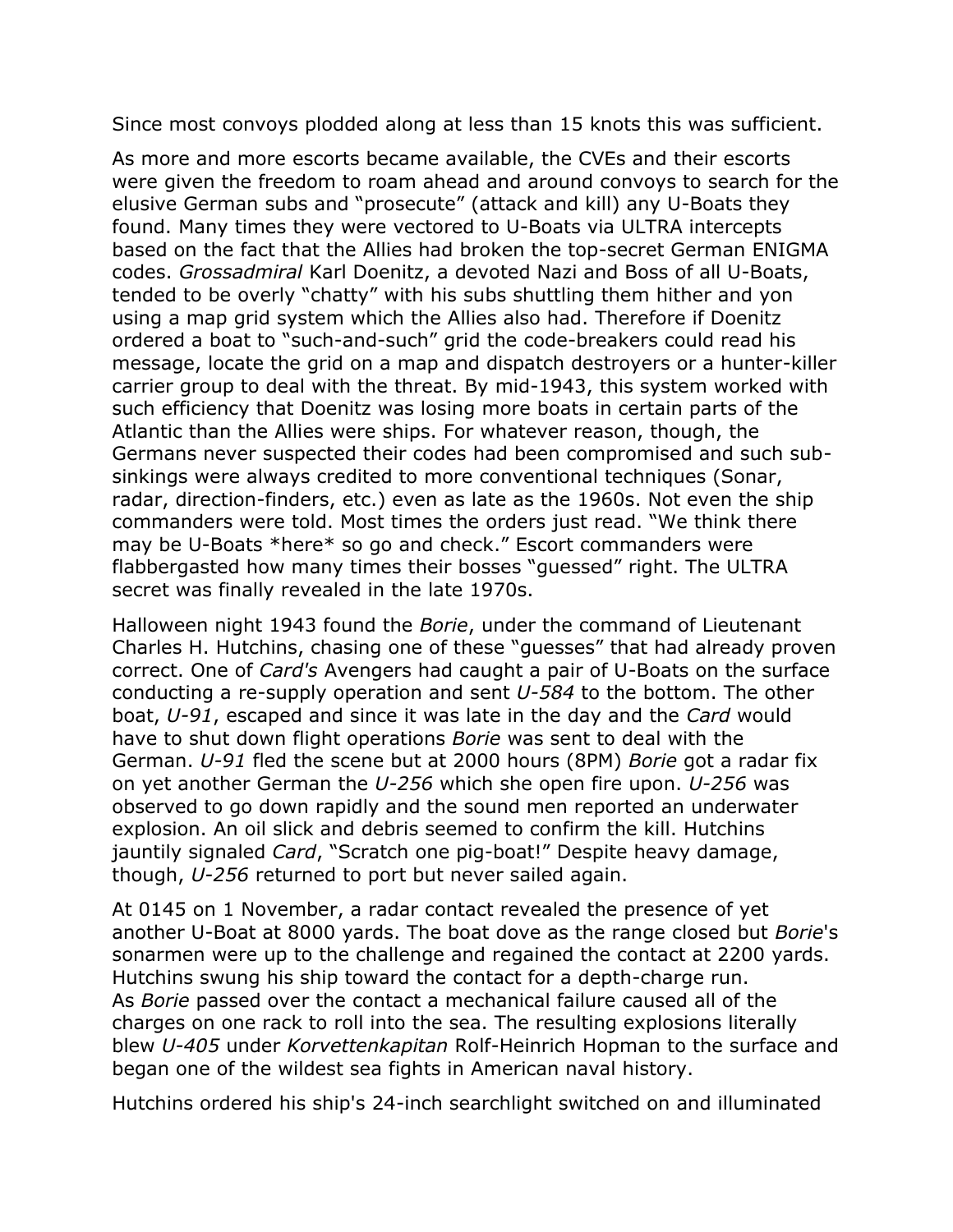the German boat. The German crew literally boiled out of the conning tower racing to man the boat's deck guns. *U-405* boasted one 88mm cannon and four 20mm guns in a quadruple mount along with machine guns and small arms. 20mm shells slammed in to *Borie's* forward engine room and bridge but caused no casualties. *Borie* responded with 4" guns and her own 20mm guns. As the German 88mm spat defiance, *Borie*'s gun barked once, twice, three times. The second shell landed close aboard and killed some of the 88's crew and the third shell blew the gun completely overboard.

**"BORIE's 20mm battery was extremely effective and in a matter of seconds wiped out every exposed member of the sub's crew topside. The effectiveness of this battery was an outstanding feature of the next hours running battle. The submarine made continuous effort (sic) to man their deck guns, but as each man emerged from the conning tower hatch to the bridge, he was immediately met by a hail of 20MM projectiles."** - *Addendum to Report of Action By U.S.S. Borie*

Hutchins now ordered a left turn and closed to ram the sub on its starboard side. A storm was brewing and seas were running at 15 to 20 feet. Hopman saw Hutchins' play and initiated his own left turn to avoid the ram and turn parallel to *Borie*. The U-Boat made it about halfway through its turn before *Borie* slammed into her. However, instead of striking the U-Boat directly, *Borie* hit a glancing blow as the sea simultaneously lowered the sub and raised the destroyer. *Borie* came to rest atop the forecastle of the U-Boat about where the 88mm had been. Now the Germans opened up with everything they had. The men of *Borie* rushed topside with rifles, Thompson sub-machineguns, shotguns and pistols and returned fire. It was a scene more suited to the days of sail, of Wooden Ships and Iron Men, of John Paul Jones' day than the 20th Century.

The most immediate need was to keep the Germans away from the 20mm mount as those four guns would wreak fearful slaughter among the exposed Americans. German after German tried and died to get to those guns. In one instance a *Borie* crewman, Fireman 1/c David Southwick, pulled his sheath knife and flung it at a German rushing to man one of the machine guns. The blade buried itself in the man's belly and he fell over the side. In another instance, Chief Bosun's Mate Walter Kurz, the Gun-Captain of the Number Two 4" gun mount, with little to do since his gun would not depress enough to hit the U-Boat, saw a German sailor heading up the ladder to the 20mm mount and tossed a spent 4" shell casing at him, hitting the man on the head and he, too, fell overboard. Going overboard in this fight was a deathsentence as not only were the seas running high but the water temperature was about forty degrees.

The close-quarters battle raged for ten minutes and accounted for roughly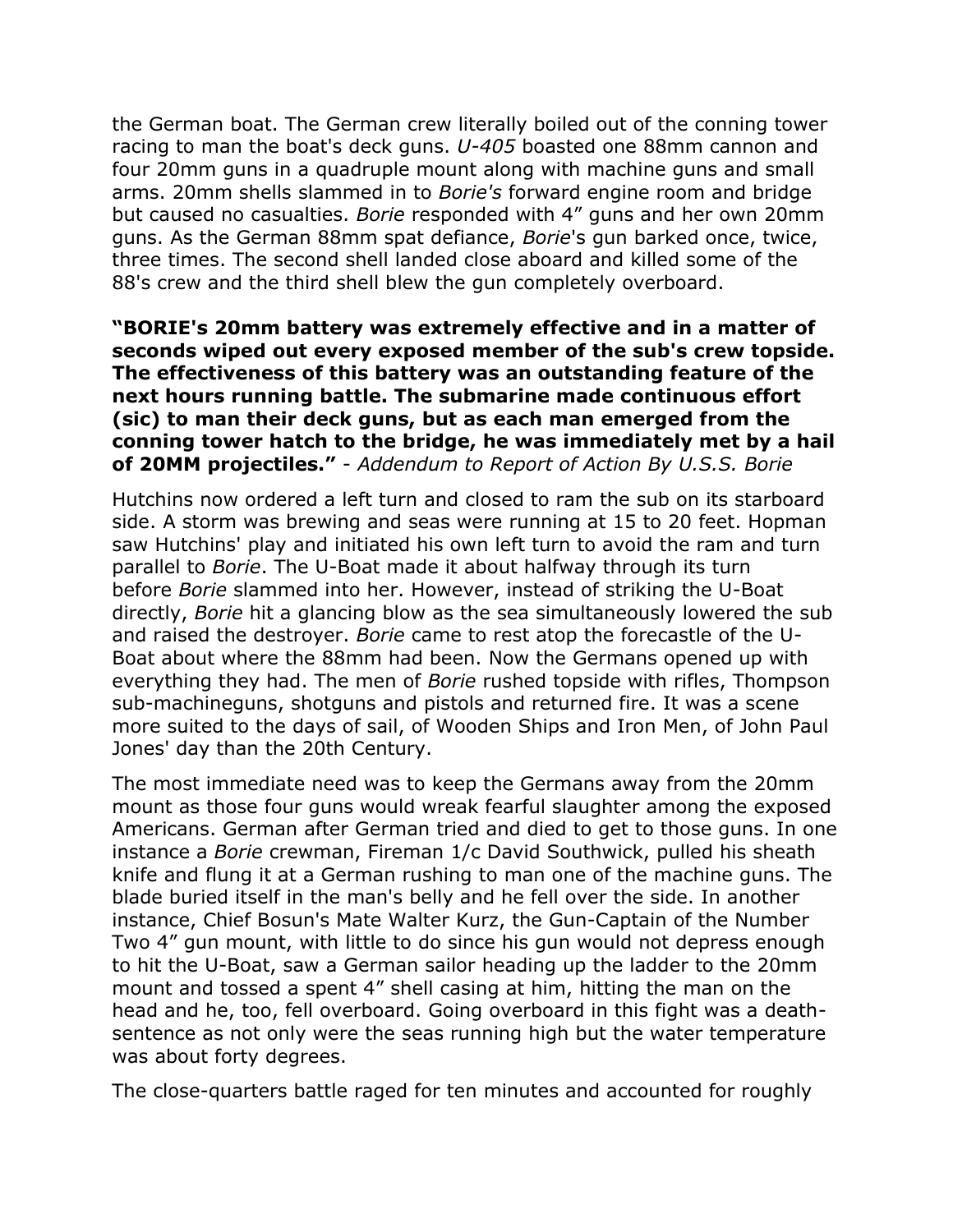half the U-Boat's crew. The straining engines of the two vessels and the action of the waves finally wrenched the two vessels apart and the rattle of musketry died away. Both combatants had suffered grievous injury. The U-Boat's superstructure was a wreck and half her crew was dead. *Borie* had suffered no crew casualties but the grinding of her thin hull against the tough pressure hull of the submarine had opened holes and seams in her hull all along the port side. The destroyer was taking on water and her engine room crew under Lt. Morrison Brown was working in chest-deep water in the forward engine room to keep up steam and keep her in the fight. A drain fitting was stuck open and the sea was flooding in. The valve was closed by MM2C Irving Saum who dove down under ten feet of water to shut it. Pumps were brought in to dry out the compartment.

One thing which materially aided *Borie* in this action was a training regime established by her Executive Officer, "**On 27 October, during the routine battle drills, wherein a submarine rammed the ship in the port side of the forward engine room. When this action, then, presented almost exactly that situation, every man acted immediately without orders.**" - *Addendum to Report of Action by U.S.S. Borie*

## *Borie's* Action Report laconically noted, **"Forward engine room was seriously flooded by this time, thus hampering movements."**

Hutchins maneuvered to pursue *405* as she gradually increased speed to 20 knots and tried to get away. Now the 4" guns could again come into play and began banging away finally putting a shell into the starboard exhaust and possibly damaging the aft torpedo room.

With her engineering spaces once again fit to work in, *Borie* bent on 27 knots in pursuit. This whole time the 24" searchlight held the German in its blinding grip. The stern of *U-405* was now pointed directly at *Borie* and Hutchins realized the searchlight would give the Germans a perfect torpedo solution for their stern tubes. He ordered the light put out and steered clear. No torpedoes were fired.

Once clear of the "stingers" *Borie* now rigged her depth-charge projectors and rapidly closed to attempt another ramming. *U-405* then turned in an attempt to return the favor. By judicious use of rudder and engines, Hutchins turned the destroyer left. Now *Korvettenkapitan* Hopman had his chance to strike *Borie* in the stern and disable her steering but Lt. Hutchins played his hole card and fired a perfect pattern of depth charges directly into the path of the U-Boat. Set shallow, the 500lb charges went off underneath the conning tower and lifted the sub completely out of the water and stopped her dead with her stern six feet from *Borie*'s.

The sub quickly restarted her engines and backed away as *Borie* also drew clear while keeping up a lively fire from her main battery and adding a snap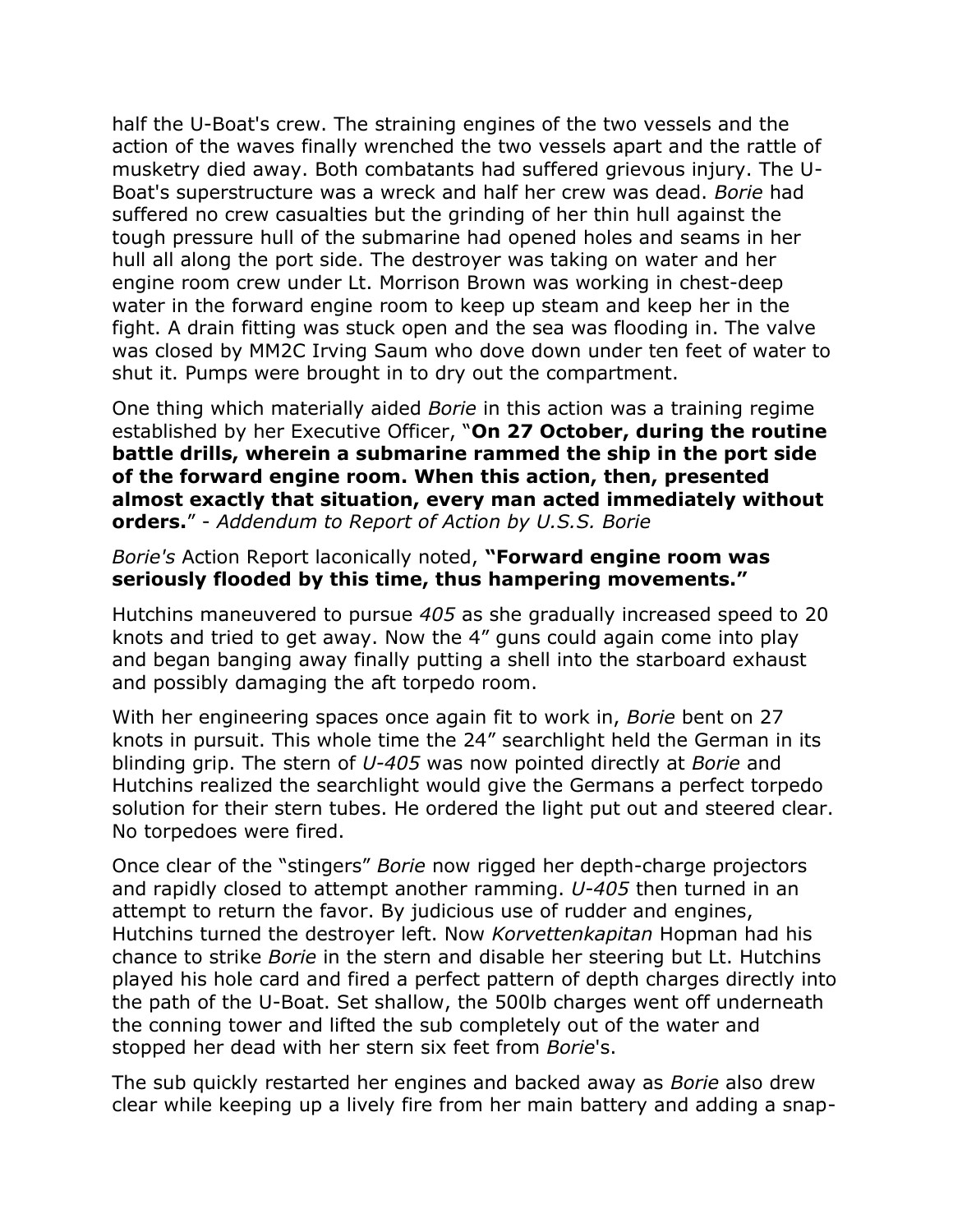shot torpedo which missed. During this part of the action a 4" shell hit the sub's conning tower and probably killed *Korvettenkapitan* Hopman. Another 4" round hit the main exhaust and *U-405*'s engines died for the last time. Once again the German crew came out of their hatches, but as some fired white flares to indicated surrender others ran to the guns and *Borie*'s guns kept firing until cries of "*Kamerad*!" were heard across the deep.

Now the men of *Borie* began to transition from agents of destruction to Angels of Mercy as she closed to rescue survivors. The U-Boat's crew was already taking to life rafts. *U-405* was seen to sink by the stern. Two or three minutes later there was an underwater explosion, possibly of the sub's scuttling charges. From their rafts the sub's crew continued to fire flares. The bridge crew of the *Borie* saw an answering set of flares in the distance and almost simultaneously the sonarman Lerten Kent picked up the highpitched *screeeeeee* of torpedoes in the water. There was yet a THIRD U-Boat in the area and by slowing for the rescue, *Borie* was a sitting duck. Hutchins had no choice, he rang for flank speed on his remaining operational engine to clear the area running over several of the rafts in the process. He turned toward the incoming tin fish and the crew watched as it whizzed past leaving a phosphorescent wake.

The killing was over, the dying would go on for a while.

The German boat that fired that last Parthian Shot never came to look for *405*'s crew and *Borie* quickly cleared the area only to lose power and generators some distance away. The entire crew of *U-405* perished.

*Borie* was also on her last legs. At 0900 she went dead in the water and the generator for her radio also died. Enough flammable liquid was found to get the radio working for one brief, last message from Lt. Hutchins to *Card* at 1100, "Commenced sinking." The carrier got a radio fix and launched a pair of Avengers on that bearing to find *Borie* which they located some 14 miles away. Captain Arnold Isbell of *Card* dispatched his remaining escorts, *Goff* and *Barry*, to render aid to their sister. However the ocean swells were now running FORTY feet and neither destroyer could get close enough to *Borie* to help without risking catastrophic damage.

It was getting on toward sunset, it was time. Captain Isbell ordered Lt. Hutchins to abandon ship lest she capsize in the dark with grievous loss of life. The abandonment began at 1644 and proceeded well but there was a significant problem: the men of the *Borie* had been in combat with one submarine, in close-quarters action and a running gun battle with another, conducting life-or-death damage control AND battling mountainous seas for the better part of 24 hours. They were spent.

As the men took to the rafts some men were clearly addled and in shock from the recent events. Ignoring the pleas of their shipmates, they let go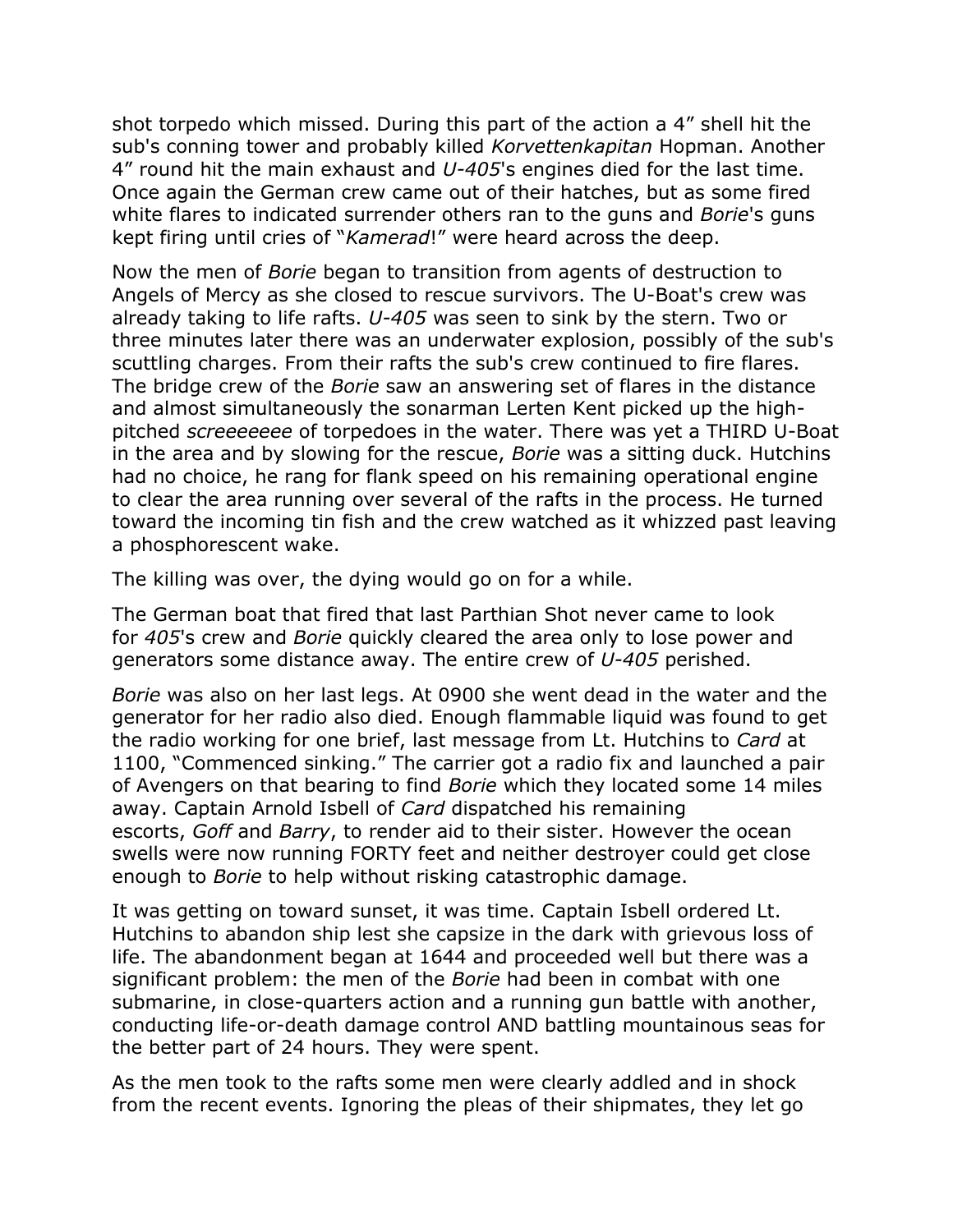and tried to swim to the other destroyers. Others simply let go of the rafts. The forty-degree water ensured they never made it. Others, also clinging to the sides of the life rafts were killed when the huge waves bashed them against the hulls of the other ships.

FC1c (Fire Controlman 1st Class) Robert Maher found himself clinging to a raft that night. He had earlier been caught between two rafts and his life vest was smashed so he discarded it.

"There I was, life jacketless, and darkness meant we would not be able to see a rescue ship, even if one came along, nor could it see us. What was worse, our raft was so full of men that we had to hold on to each other like a bunch of grapes while the raft rode up and down in the large waves. No one seemed to realize the trouble we were in. We even joked about it and occasionally broke into song.

Suddenly someone saw the silhouette of a destroyer bearing down us. We all started to cheer. But we soon stopped when we realized that no one in the ship had seen us. She was going to hit us with her bow dead center. About thirty men were in (or holding onto) our raft, with about four in the middle, one of whom was Tom Neary. Tom was one of those nice quiet guys who never appeared to be around but always got his work done. Fortunately, for all of us, he was around that time. He reached into his jacket and calmly pulled out one of those cheap flashlights (that never worked) and flashed it toward the destroyer. It worked. The ship was *Barry*; it veered to port, but not soon enough. The starboard side of its bow hit our raft on the side opposite me. It was a terrible sight. Some men scrambled up the side of the ship – many were killed between the ship and the raft. I attempted nothing. Without a life jacket I knew I would only get one chance, and not a very good one at that." - Robert Maher, A Sailor's Journey into War.

Maher was picked up when *Barry* returned about midnight. An officer on the raft with him was killed when the destroyer rolled into the raft and his head was crushed between the raft and the ship's propeller guard.

*Goff* and *Barry* conducted rescue operations until about 0200 on 2 November then secured and returned to rendezvous with *Card* and transfer the survivors to her. When the roll was called, a total of 7 officers and 120 men were counted present. 3 officers and 24 enlisted men were lost.

**"These two ships did a magnificent job of rescuing, the seamanship was tops. However, the conditions were such that these men who had had no sleep since the previous night, who had fought the action all night, and then had spent the balance of the night and day in controlling damage, many of them lost were just unable to get over the side.**" - *Narrative by: Lt. Commander Hutchins, 15 November 1943*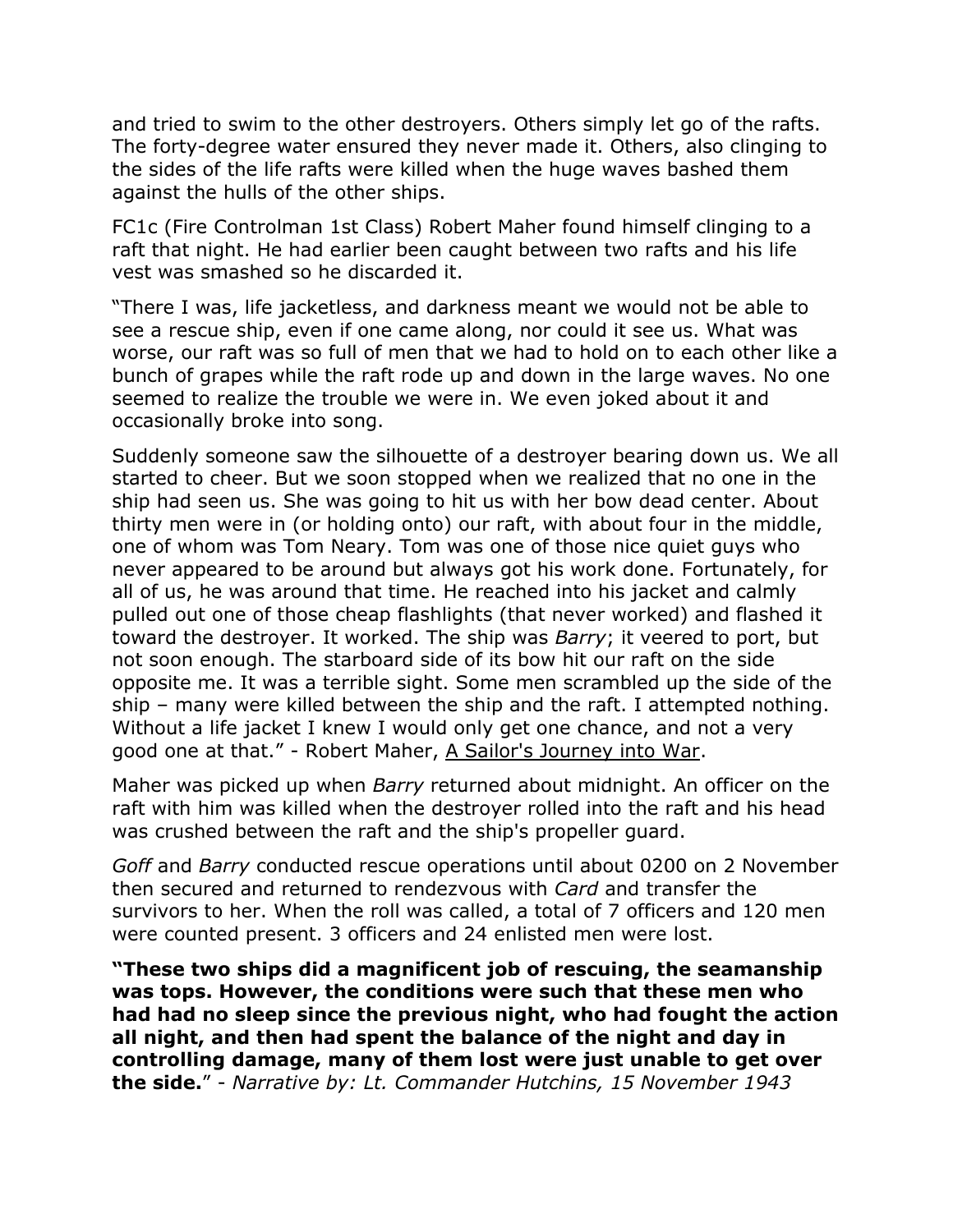*Borie* survived only hours longer. Abandoned and heavily damaged, some consideration was given to trying to get her back under control and tow her to safety. However, the nearest port was 500 miles away and the nearest harbor that could actually do anything to repair her was over 2000 miles distant. Added to this was the knowledge that there was at least one U-Boat still in the area and an estimated fifty within a couple of day's sail.

It was time.

*Barry* was sent to sink her with torpedoes but all failed. Finally an Avenger from *Card* dropped four depth-bombs close aboard and sent *Borie* to the bottom.



*USS Borie abandoned and sinking 2 November 1943 (US Navy)*

Upon reaching Norfolk, the survivors of *Borie* gathered on the deck of the *Card* for one last formation as a crew. They conducted a memorial service for their lost shipmates.

Three Navy Crosses were earned by *Borie* men: one to Lt. Hutchins, the second to MM2C Irving R. Saum and a third, posthumously, to Lt. Morrison R. Brown. There were also two Silver Stars (CMM William J. Green and MM2C Mario Pagnotta) and one Commendation Medal awarded to the men of *Borie*.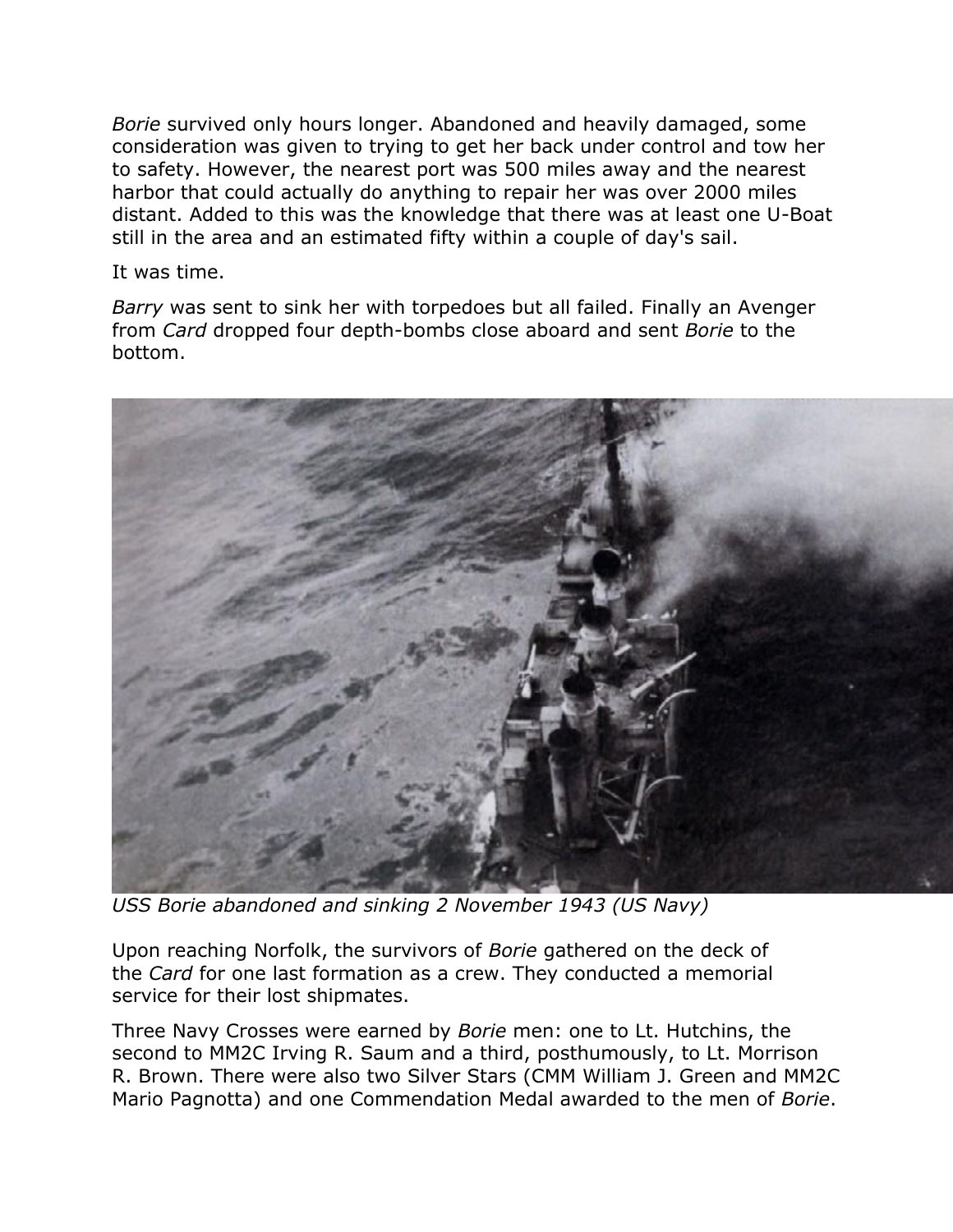The *Card* carrier group as a whole was awarded the Presidential Unit Citation. Lt. Hutchins was promoted to Lieutenant Commander. The skippers of the *Barry* and *Goff* were awarded the Legion of Merit for their work rescuing the crew of *Borie*.

Steel ships can still be manned by Iron Men.

**"The Borie's final two actions exemplify the finest fighting traditions of the Naval Service. Only the loss of three officers and twenty-four men after the Borie was abandoned mars the joy in these two splendid victories.**" - *Capt. J. A. Isbell, endorsement of Borie's Report of Action*

Captain Isbell would return to sea in 1945 as a Prospective Commanding Officer on board the USS *Franklin* (CV-13). Isbell was aboard the "Big Ben" when she was hit by two Japanese bombs while operating off Iwo Jima on 19 March. The bombs exploded among fully armed and fueled aircraft and caused massive damage to the carrier. Over 800 of *Franklin's* crew perished. One of those was Captain Isbell.

On the 4th of July, 1944 a new destroyer, DD-704, was launched. She bore the name USS *Borie*.

## **The Presidential Unit Citation flag awarded to USS Borie's crew for their 1 Nov 1943 battle against the U-405 on 10 Nov 1943**

USS Barry (DD-248). The Presidential Unit Citation flag, awarded to USS Borie's crew for their 1 November 1943 battle against the German submarine U-405, is examined by some of the officers involved, during awards ceremonies held on board USS Card (CVE-11) on 10 November 1943.

Those present are (from left to right):

Lieutenant Commander Herbert D. Hill, Commanding Officer, USS Barry (DD-248);

Lieutenant Commander Howard M. Avery, Commanding Officer, Squadron VC-9;

Lieutenant Charles H. Hutchins, Commanding Officer, USS Borie; and

Lieutenant Commander Hinton Ira Smith, Commanding Officer, USS Goff (DD-247). Lieutenant Hutchins had just received the Navy Cross for his part in the action. The other three officers had received the Legion of Merit.

## **Sailors lost during the abandonment of USS** *Borie***, 1-2 November 1943:**

Seaman, 2nd Class Opal ALFORD Seaman, 2nd Class Max G. BLANE Ship's Cook, 2nd Class Warren H. BLOUGH, Seaman, 2nd Class Charles T. BONFIGLIO Lt. Morrison R. BROWN Pharmacist's Mate, 1st Class Frank J. CITUK Ship Fitter 2nd Class Domingo CONCHA Chief Water Tender Harold M. DeMAIO Radio Technician 1st Class Frank J. DUKE Fireman 1st Class James H. FIELDS Seaman, 2nd Class Lawrence R. FRANCIS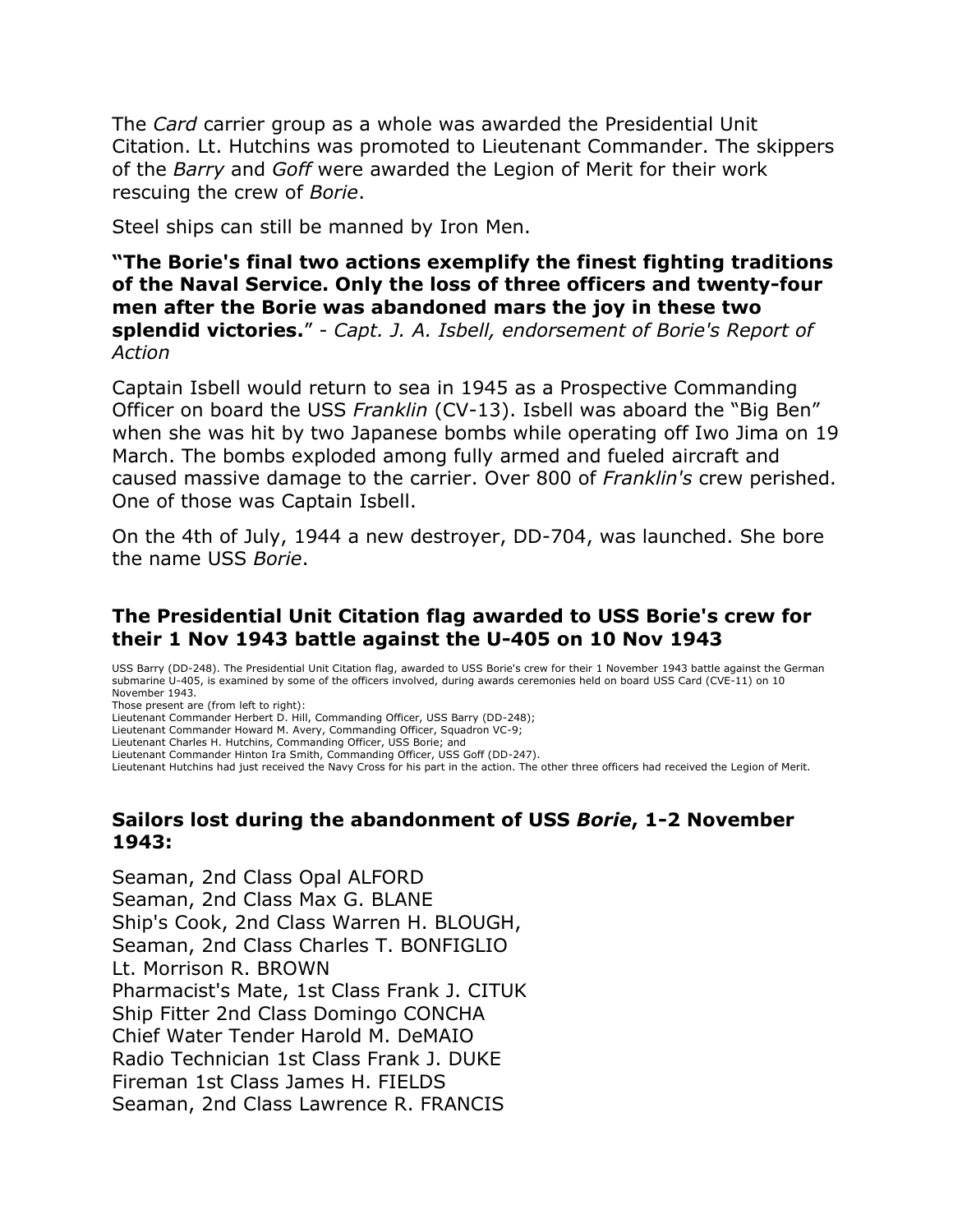Water Tender, 2nd Class Joseph Stanly KISZKA Fireman, 1st Class Joseph D. LOMBARDI Chief Commissary Steward Ralph W. LONG Lt.(j.g.) Robert H. LORD Yeoman 2nd Class Francis X. McKERVY Fireman, 1st Class William MEDVED Ship's Cook, 2nd Class William E. MULLIGEN Fireman, 2nd Class Daniel J. POUZER Coxwain Aguinaldo PRUNEDA Chief Quartermaster William J. T. SHAKERLY Ensign Richard E. ST. JOHN Fireman, 1st Class Frank J. SWAN Seaman, 2nd Class Richard E. TULL Seaman, 2nd Class D. L. TYREE Fireman, 1st Class Andrew WALLACE Seaman, 1st Class James H. WINN

"*Eternal Father, strong to save, Whose arm hath bound the restless wave, Who bidd'st the mighty ocean deep Its own appointed limits keep; Oh, hear us when we cry to Thee, For those in peril on the sea!"* - Traditional Navy Hymn

## **Sources**

 $\mathcal{L}=\mathcal{L}=\mathcal{L}=\mathcal{L}=\mathcal{L}=\mathcal{L}=\mathcal{L}=\mathcal{L}=\mathcal{L}=\mathcal{L}=\mathcal{L}=\mathcal{L}=\mathcal{L}=\mathcal{L}=\mathcal{L}=\mathcal{L}=\mathcal{L}=\mathcal{L}=\mathcal{L}=\mathcal{L}=\mathcal{L}=\mathcal{L}=\mathcal{L}=\mathcal{L}=\mathcal{L}=\mathcal{L}=\mathcal{L}=\mathcal{L}=\mathcal{L}=\mathcal{L}=\mathcal{L}=\mathcal{L}=\mathcal{L}=\mathcal{L}=\mathcal{L}=\mathcal{L}=\mathcal{$ 

Samuel Eliot Morison, History of U.S. Naval Operation in World War II, Volume X: The Atlantic Battle Won

Robert A. Maher and Capt. James E. Wise, Jr., USN (Ret.), Sailor's Journey into War

E. Andrew Wilde, Jr., The USS Borie (DD-215) in World War II: Documents and Photographs

A great deal of info on the *Borie* is available here: [http://www.destroyerhistory.org/flus.../danfs215.html](http://www.destroyerhistory.org/flushdeck/ussborie/danfs215.html)

"Being a Tennessee Volunteer is not just an academic and athletic commitment - It is honestly the only way I see fit to live." - Paul Adkins